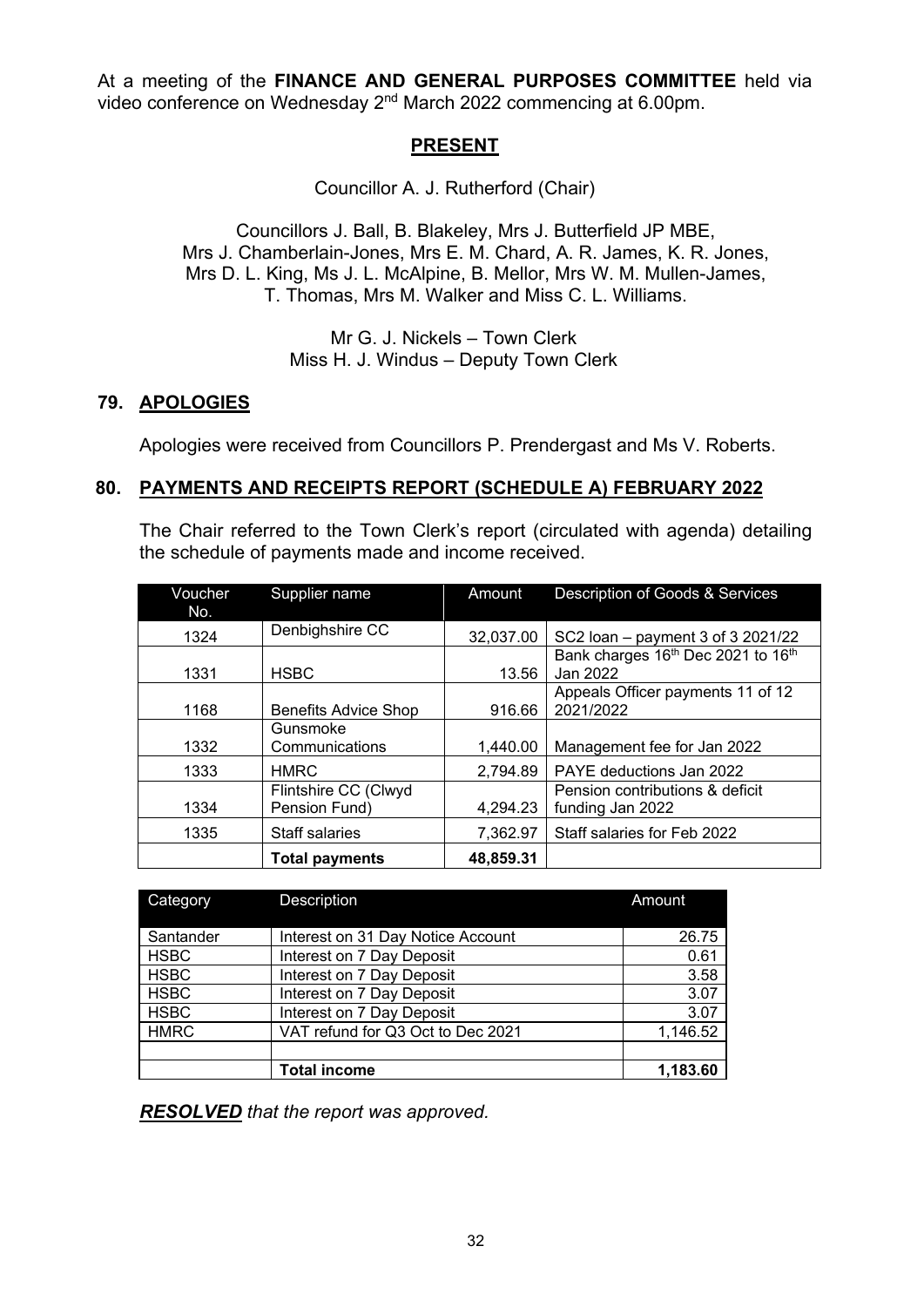# **81. AUTHORISATION OF PAYMENTS/ADDITIONS TO APPROVED SUPPLIERS LIST (SCHEDULE B)**

Further to min.no.143 of the meeting of Council held on 15<sup>th</sup> March 2017 and in accordance with the council's adopted financial regulations, the Chair referred to the Town Clerk's submitted schedule B (a list of non-regular payments to be released over the coming month) (circulated with agenda).

The Town Clerk referred to the amended schedule he had circulated via email to members yesterday.

|             | Voucher No. Supplier Name | <b>Description of Service</b>                         | Amount<br>£ |
|-------------|---------------------------|-------------------------------------------------------|-------------|
| <b>1353</b> | Bay of Colwyn Town        | 2 x tickets for charity quiz night on 5 <sup>th</sup> | 20.00       |
|             | Council                   | <b>March 2022</b>                                     |             |
| 1354        | Denbighshire CC           | Grounds Maintenance SLA 2021/22                       | 37,486.28   |
| 1355        | Denbighshire CC           | <b>Remembrance Gardens SLA</b>                        | 6,778.08    |
|             |                           | 2021/22                                               |             |
| 1356        | Cllr D. L. King           | Mayoral expenses Jan 2022                             | 55.00       |
| 1357        | Fool's Paradise Ltd       | Artistes for Mayor's March Day 2022                   | 3,618.00    |
|             |                           | Total                                                 | £47,957.36  |

**Emergency & card payments:** There was one emergency payment made (Voucher No.1353) and no payments made using the RTC card.

*RESOLVED that the schedule was approved for payment, and would be signed by two councillors in due course.*

*FURTHER RESOLVED that Standing Orders be suspended to enable the Town Clerk to respond as a matter of urgency*

# **82. ANNUAL RETURN 2020/2021 – CONCLUSION OF AUDIT**

The Chair made reference to the External Auditor's report (circulated with agenda) reporting no matters and no recommendations for Council.

*RESOLVED that the audited Annual Return for 2020/21 was approved.*

#### **83. FINANCIAL STATEMENTS 2020/2021**

The Chair referred to the Financial Statements (Final Accounts) (circulated with agenda) for members' approval.

*RESOLVED that the Financial Statements for 2020/21 were approved.*

#### **84. INTERNAL AUDIT INTERIM REPORT 2021**

The Town Clerk presented his and the Finance Officer's joint report (circulated with agenda) following receipt of the Internal Auditor's Interim Audit, identifying two issues for consideration, as follows:

Receipt for larger donations – having made a payment of £5,000 to the Rhyl Fire Brigade Welfare Committee after a signed agreement letter, the recommendation is that the town council obtains a signed receipt for such.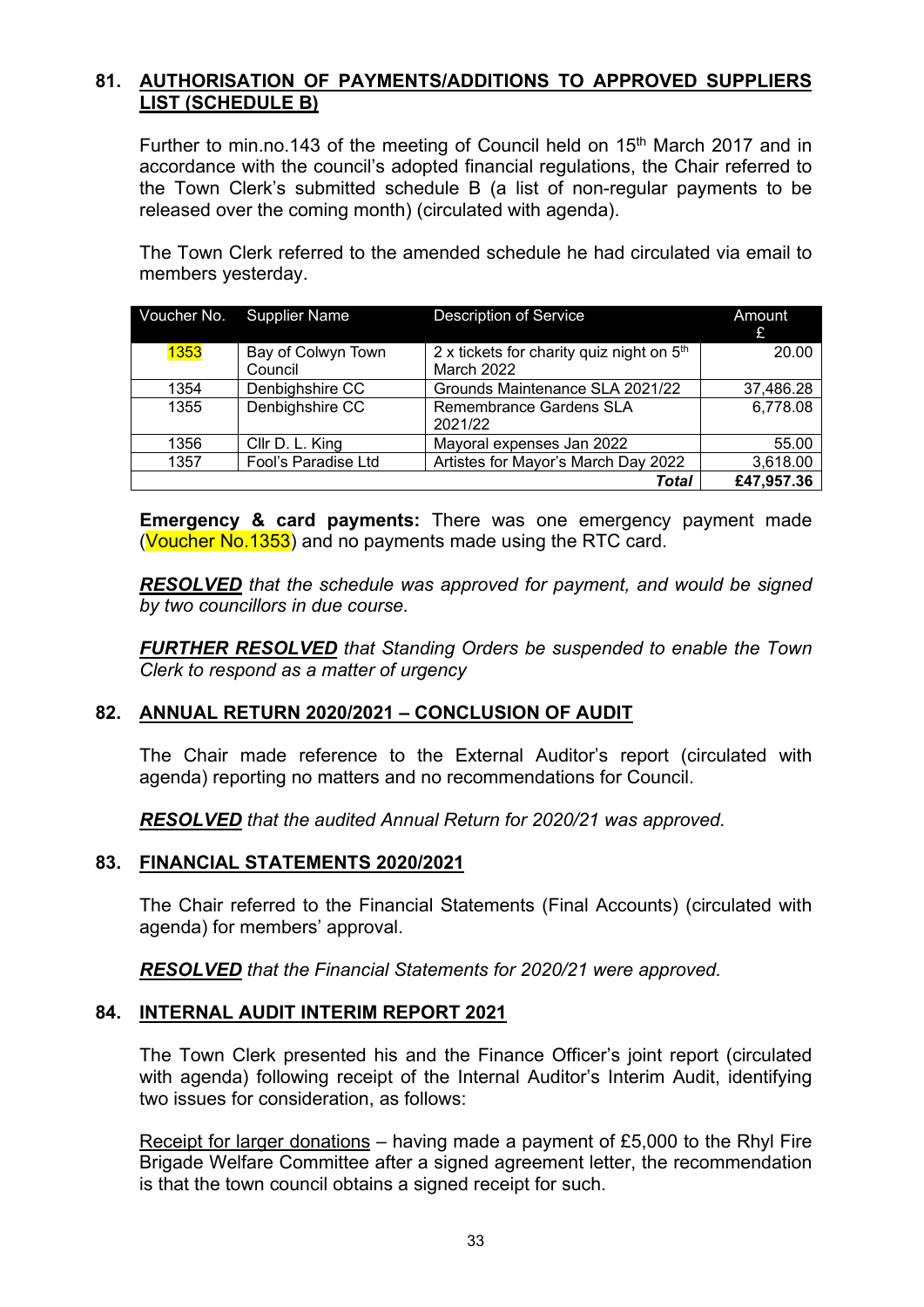Missing invoices – two invoices out of four are missing for the GoToMyPC software that enables home working for the four members of staff. The invoices are being chased.

### *RESOLVED that:*

- *(i) the Internal Auditor's report was received and the two issues noted.*
- *(ii) the issues were referred to the Risk Assessment Sub-Committee to monitor the actions taken to resolve them.*

# **85. 2022 ELECTIONS – ADMINISTRATIVE ARRANGEMENTS**

The Town Clerk submitted his report (circulated with agenda) relating to a number of arrangements the town council had to consider with regard to the forthcoming elections.

# *RESOLVED that:*

- *(i) formal delegation of powers for the periods 20th April – 9th May and 9th May – 18th May to the Town Clerk in consultation with the Mayor and Chairs and the Town Clerk and the Mayor respectively were approved.*
- *(ii) arrangements for the Mayor Making event be delegated to the Town Clerk and Civic & Admin Support Officer and the incoming Mayor, if appropriate and depending on the outcome of the elections. Also, for the Deputy Mayor to be confirmed at the Annual Meeting of Council.*
- *(iii) membership of the Finance and General Purposes Committee will be all members of the Council and that all members will also serve on the Planning Committee until individual members advise that they do not wish to. All other committee membership will be deferred until the Finance and General Purposes Committee on 1st June 2022.*
- *(iv) the Chair of the Finance and General Purposes Committee to be appointed at the Annual Meeting of Council with all other Chairs to be deferred until the Finance and General Purposes Committee on 1st June 2022.*
- *(v) consideration of appointments to outside organisations and school governors will be deferred to the Finance and General Purposes Committee on 1st June 2022.*

#### **86. ADDITIONAL ITEM: 2021/22 COST OF LIVING PAY AWARD**

The Chair reported a pay settlement of 1.75%, with new pay grades awaited from Denbighshire County Council.

*RESOLVED that the pay award was approved for implementation for members of staff's March pay and back dated from April 2021.*